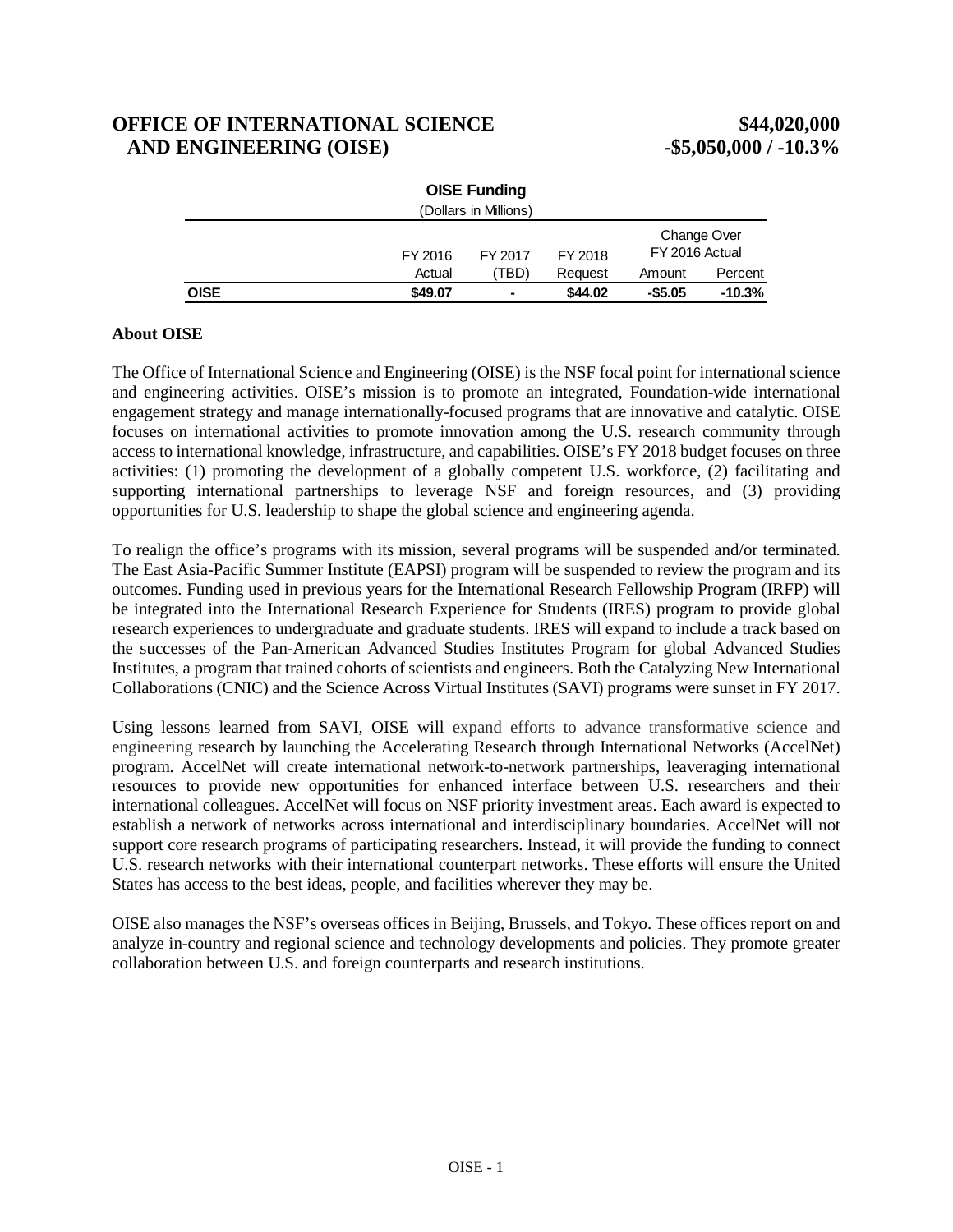# **FY 2018 Summary**

| <b>OISE Funding</b>   |         |         |         |                               |          |  |
|-----------------------|---------|---------|---------|-------------------------------|----------|--|
| (Dollars in Millions) |         |         |         |                               |          |  |
|                       | FY 2016 | FY 2017 | FY 2018 | Change Over<br>FY 2016 Actual |          |  |
|                       | Actual  | (TBD)   | Request | Amount                        | Percent  |  |
| Research              | \$38.95 | ۰       | \$32.74 | $-$6.21$                      | $-15.9%$ |  |
| Education             | 10.02   | ۰       | 11.18   | 1.16                          | 11.6%    |  |
| <b>Infrastructure</b> | 0.10    |         | 0.10    | ٠                             | ۰        |  |
| <b>Total</b>          | \$49.07 | ۰       | \$44.02 | $-$5.05$                      | $-10.3%$ |  |

### **Research**

- In FY 2018, OISE will invest \$32.74 million, \$6.21 million below the FY 2016 Actual, in research programs to promote NSF's international engagement strategy. These funds will support international partnerships and networks and leverage research investments made in other parts of the Foundation.
- Research programs funded in FY 2018, including the Global Venture Fund (GVF), will support a broad range of collaborative activities (workshops, planning grants, and international research) with NSF's research and education directorates. In FY 2018, GVF will be funded at \$1.00 million to support cofunding of international activities with NSF directorates and offices.
- OISE will continue support for existing awards in the Partnerships in International Research and Education (PIRE) program, which leverages NSF's resources with those of numerous foreign science and technology funding agencies. In FY 2018, PIRE will be funded at \$25.06 million, or \$1.62 million above the FY 2016 Actual of \$23.44 million.
- With the sun-setting of SAVI, OISE will launch AccelNet, which will be funded at \$1.0 million.
- The FY 2018 Request will support \$900,000 for the Innovations at the Nexus of Food, Energy, and Water Systems (INFEWS) program. These investments will enable U.S. scientists and engineers to partner with their international colleagues in this area.

### **Education**

• OISE supports international research and education activities for U.S. undergraduate students, graduate students, and post-doctoral fellows through the International Research experiences for Students (IRES). IRES will issue a revised program solicitation in FY 2018 to include activities previously supported by Pan-American Advanced Studies Institutes (PASI) and the International Research Fellowship Program (IRFP). In FY 2018, IRES will be funded at \$11.18 million, or \$5.25 million above the FY 2016 Actual of \$5.93 million.

### **Infrastructure**

In FY 2018, OISE will maintain a \$100,000 investment in the National Nanotechnology Coordinated Infrastructure (NNCI) program. NNCI advances U.S. efforts to advance nanoscience research and education. For detailed information about NNCI, see the Facilities chapter.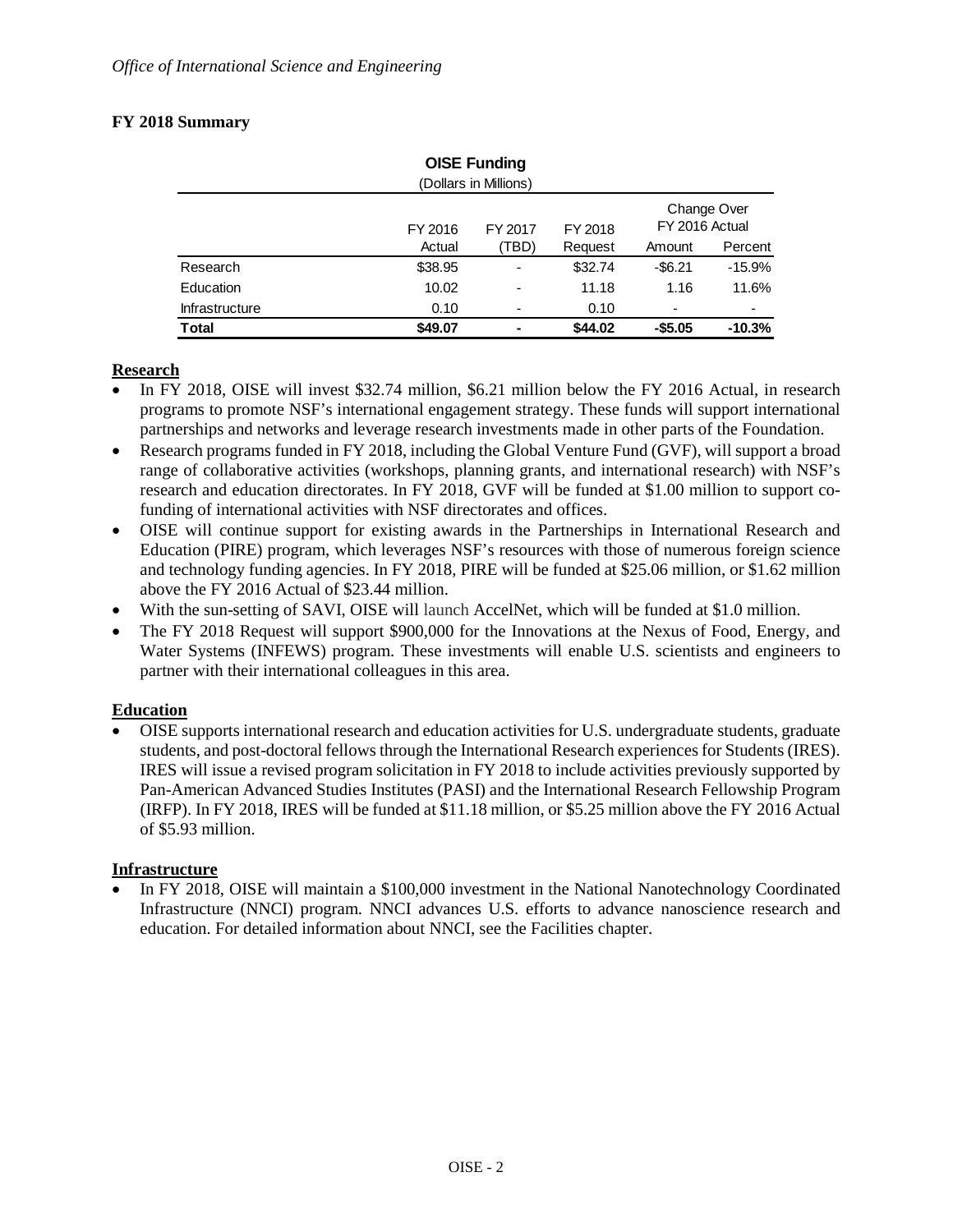# **Major Investments**

| <b>OISE Major Investments</b>    |         |                          |                          |                               |            |  |
|----------------------------------|---------|--------------------------|--------------------------|-------------------------------|------------|--|
| (Dollars in Millions)            |         |                          |                          |                               |            |  |
|                                  | FY 2016 | FY 2017                  | FY 2018                  | Change Over<br>FY 2016 Actual |            |  |
| Area of Investment               | Actual  | (TBD)                    | Request                  | Amount                        | Percent    |  |
| <b>CAREER</b>                    | \$0.33  | $\overline{\phantom{0}}$ |                          | $-$0.33$                      | $-100.0\%$ |  |
| Clean Energy Technology          | 10.45   |                          | $\overline{\phantom{0}}$ | $-10.45$                      | $-100.0\%$ |  |
| <b>INFEWS</b>                    | 1.20    |                          | 0.90                     | $-0.30$                       | $-25.0%$   |  |
| Science, Engineering & Education |         |                          |                          |                               |            |  |
| for Sustainability               | 6.31    | -                        | -                        | $-6.31$                       | $-100.0\%$ |  |
| Understanding the Brain          | 4.60    |                          |                          | $-4.60$                       | $-100.0\%$ |  |

Major investments may have funding overlap and thus should not be summed.

All funding decreases/increases represent changes over the FY 2016 Actual.

• INFEWS (-\$300,000 to a total of \$900,000 million): OISE will co-fund meritorious proposals relevant to INFEWS with international components from across NSF. OISE will identify opportunities to catalyze new, synergistic collaborations that involve early career scientists, engineers, and students. This is an area where OISE interaction with other federal agencies (U.S. Department of State, USAID, and U.S. Department of Agriculture) is of particular benefit.

### **Summary and Funding Profile**

In FY 2018, the number of research grant proposals is expected to increase by 27 percent compared to the FY 2016 Actual Estimate. Average annual award size and duration are expected to materially fluctuate in FY 2018 because it anticipated that the new IRES solicitation and the lauching of AccelNet will generate an increase in awards.

| <b>OISE Funding Profile</b>               |           |         |           |  |  |
|-------------------------------------------|-----------|---------|-----------|--|--|
|                                           | FY 2016   |         |           |  |  |
|                                           | Actual    | FY 2017 | FY 2018   |  |  |
|                                           | Estimate  | (TBD)   | Estimate  |  |  |
| <b>Statistics for Competitive Awards:</b> |           |         |           |  |  |
| Number of Proposals                       | 314       |         | 400       |  |  |
| Number of New Awards                      | 237       |         | 300       |  |  |
| <b>Funding Rate</b>                       | 75%       |         | 75%       |  |  |
| <b>Statistics for Research Grants:</b>    |           |         |           |  |  |
| Number of Research Grant Proposals        | 108       |         | 100       |  |  |
| Number of Research Grants                 | 32        |         | 35        |  |  |
| <b>Funding Rate</b>                       | 30%       |         | 35%       |  |  |
| Median Annualized Award Size              | \$83,369  |         | \$100,000 |  |  |
| Average Annualized Award Size             | \$102,450 |         | \$250,000 |  |  |
| Average Award Duration, in years          | 2.7       |         | 3.0       |  |  |